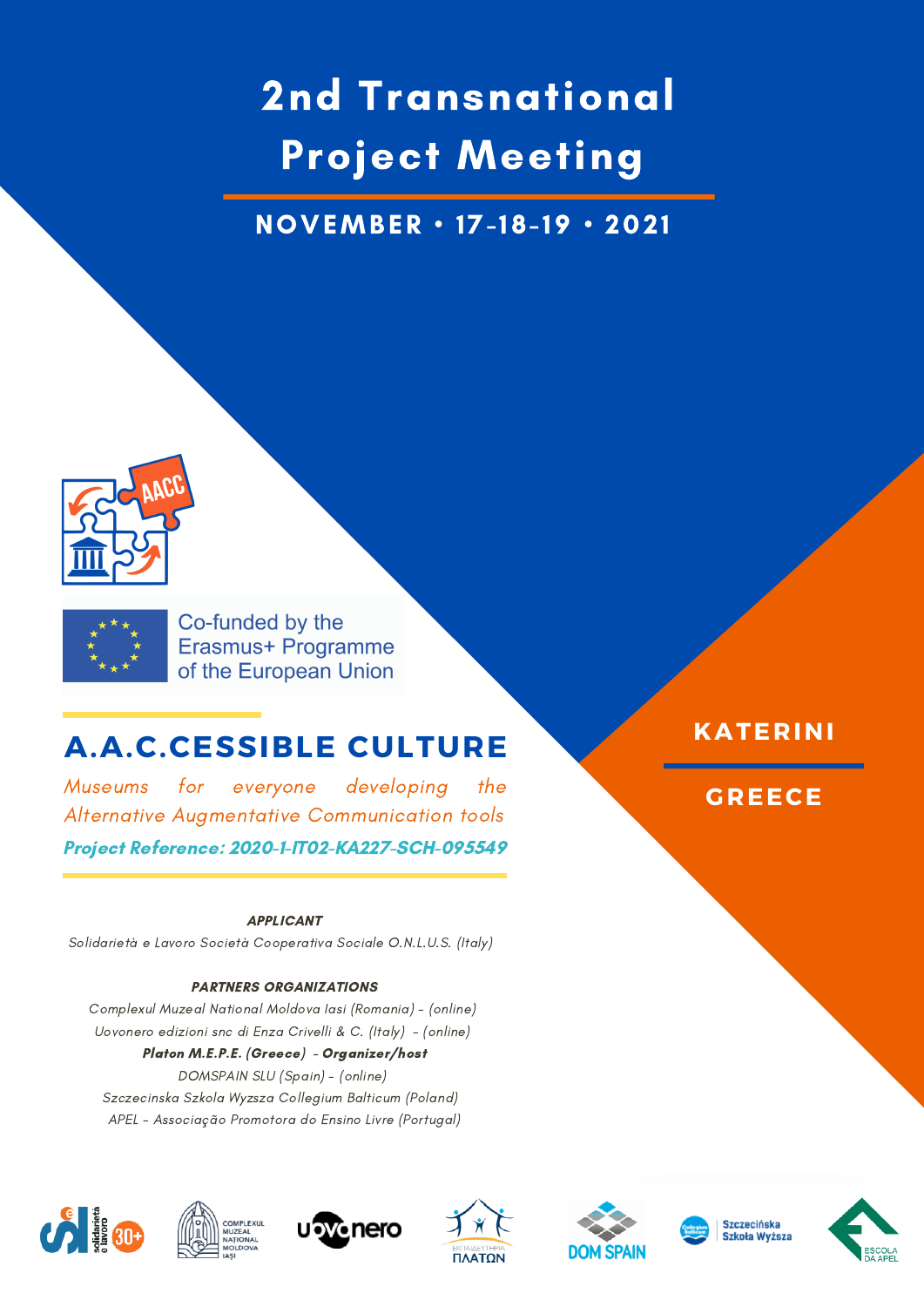

NOVEMBER • 17-18-19 • 2021

**17TH OF NOVEMBER 06:00 PM - 08:30 PM (GMT +2)**

Greetings and general outline of the status quo of the project.

### **18TH OF NOVEMBER**

**08:30 AM - 06:30 PM (GMT +2)**

The conclusion and results of the IO1, Financial Management, and Dissemination of the project.

### **19TH OF NOVEMBER**

**08:30 AM - 1 1 :30 AM (GMT +2)**

Trainings activities and the First Multiplier Event.

### A.A.C.CESSIBLE CULTURE:













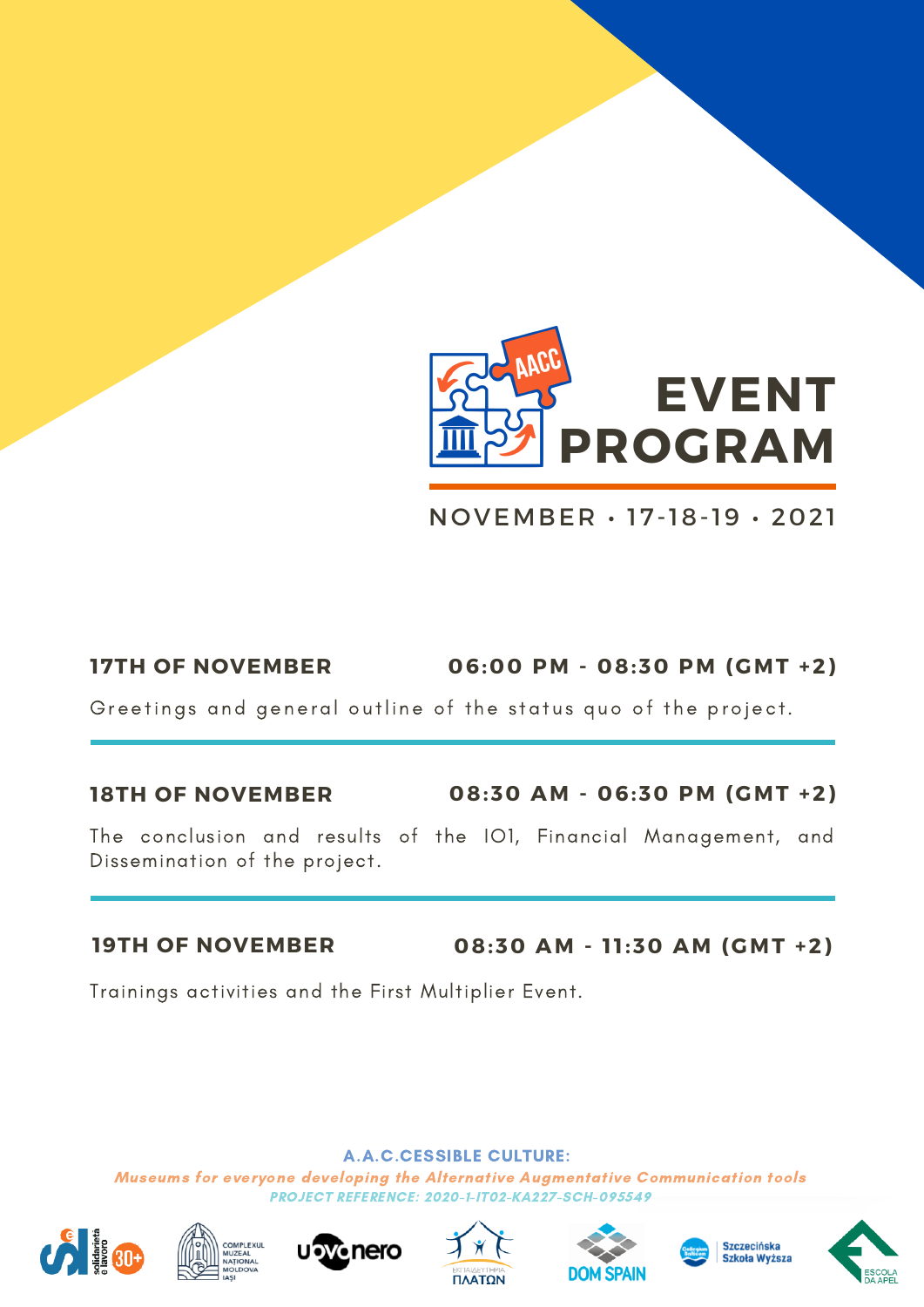

# **EVENT PROGRAM**

Greetings, General outli estatus quo of the project

06 :00 PM - 08:30 PM

# NOVEMBER • 18 • 2021

NOVEMBER • 17 • 2021

| Departing from the hotel                                                           | 08:00 AM               |
|------------------------------------------------------------------------------------|------------------------|
| Tour of the school                                                                 | 08:30 AM - 09:15 AM    |
| Review of the project content and<br>activity plan                                 | 09:15 AM - 11:00 AM    |
| Coffee Break                                                                       | $11:00$ AM $-11:15$ AM |
| 101 implementation and completion,<br>results and their translations               | $11:15$ AM - 01:30 PM  |
| Lunch Break                                                                        | 01:30 PM - 02:30 PM    |
| Administrative analysis of the project<br>and Financial Management<br>Speaker: SeL | 02:30 PM - 04:15 PM    |
| Coffee Break                                                                       | 04:15 PM - 04:30 PM    |
| AACC's Dissemination and visual identity<br>Speaker: Domspain                      | 04:30 PM - 06:30 PM    |

# Social dinner













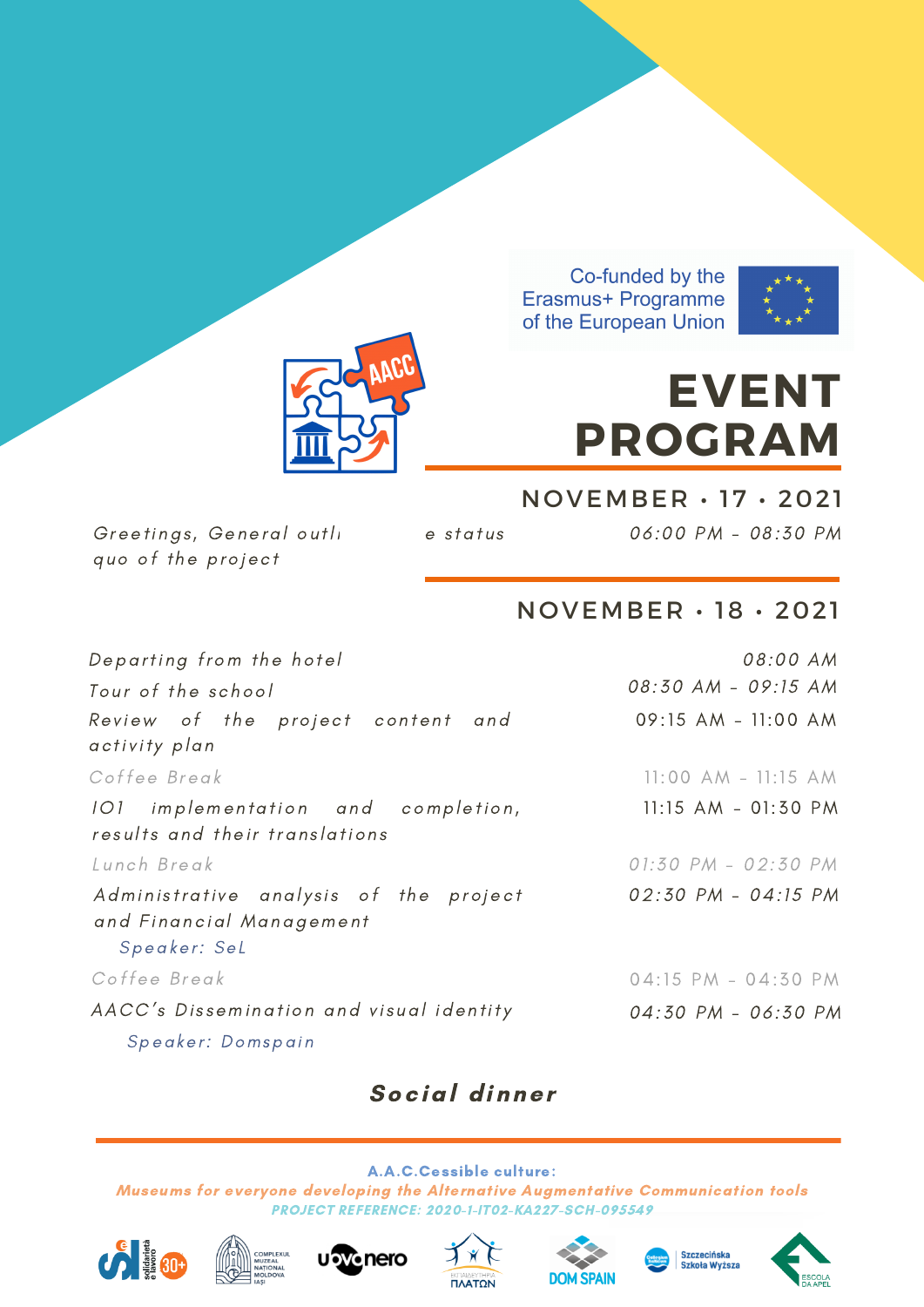



# **EVENT PROGRAM**

# $NOVEMBER \cdot 19 \cdot 2021$

| Departing from the hotel                                                            | 08:00 AM            |
|-------------------------------------------------------------------------------------|---------------------|
| C1 analysis of questionnaires and<br>organization of the C2 in Spain                | 08:30 AM - 10:00 AM |
| Collaboration and preparation of the<br>First Multiplier Event (El in Genoa, Italy) | 10:00 AM - 11:30 AM |
| End of the meeting                                                                  | $11:50$ AM          |

## $NOVEMBER \cdot 19 \cdot 2021$

Bilateral meeting between Solidarietà e Lavoro and Collegium Balticum for the setting  $the$  $102's$ general o f implementation process

 $11:45$  AM -  $13:45$  AM













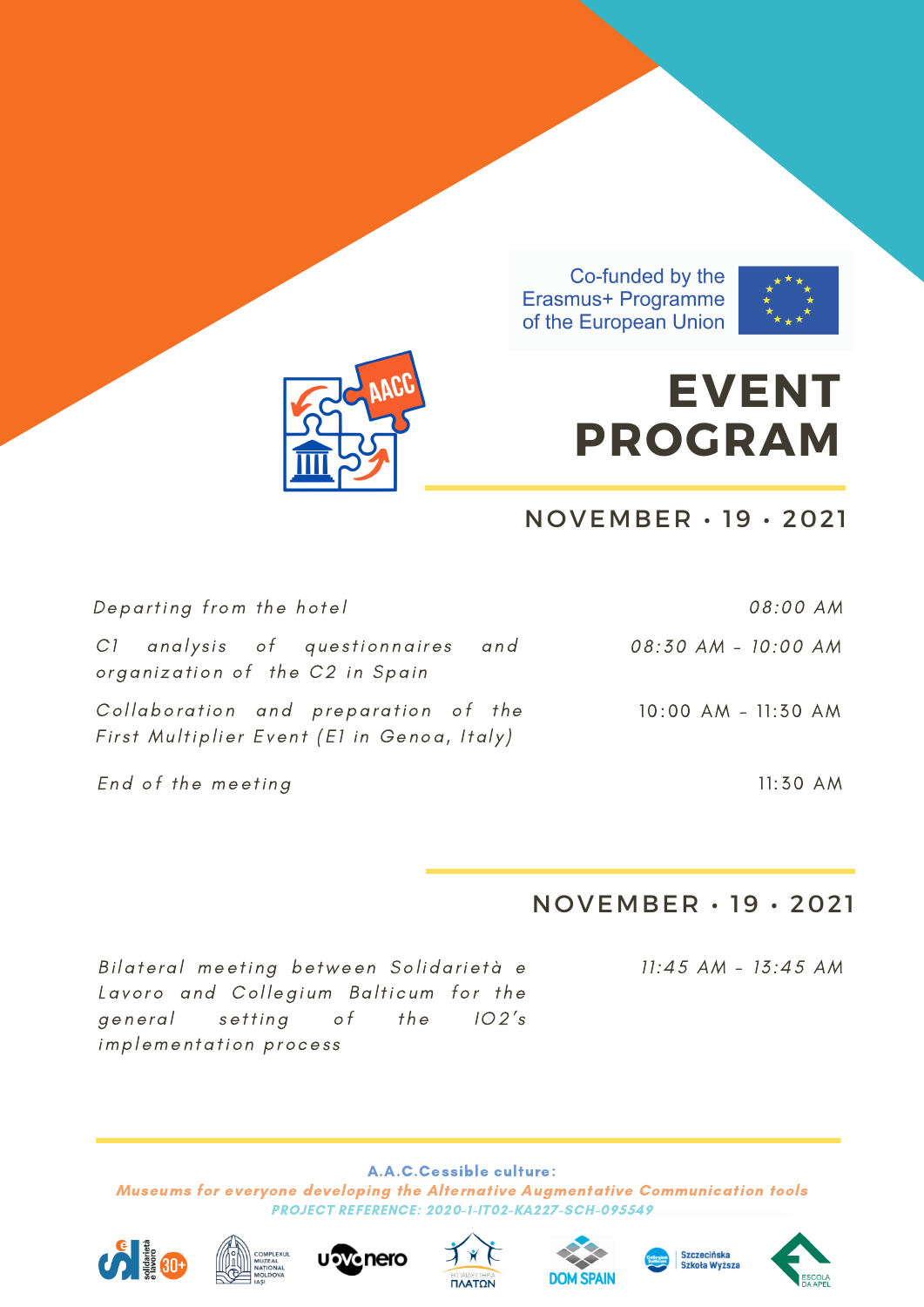



# **NOTES**

# NOVEMBER • 17-18-19 • 2021

#### Platform

MS Teams will be used as a platform for the online meeting. One day before the beginning of the meeting, you will receive the link to participate. Please accept the invitation to the link, fill in and return the recording authorization form.

#### **Costs**

Each partner has the budget per participant for travel, accommodation and food. Each partner pays itself the lunches, dinners, tickets in case of cultural visits, etc.

#### **Contacts**

Evangelos Kapetis / Platon School/ phone: +306997254991, E-mail: kapetise@windowsli[ve.com](mailto:kapetise@windowslive.com)

#### Hotel:

https[://www.google.gr/maps/place/Mediterranean](https://www.google.gr/maps/place/Mediterranean+Village+Hotel+%26+Spa/@40.2856699,22.6034189,17z/data=!3m1!4b1!4m10!3m9!1s0x13580015e16ecab5:0xdb3213dc147f67f2!5m4!1s2021-12-12!2i6!4m1!1i2!8m2!3d40.2856699!4d22.6056076?hl=el&authuser=0)+Village+Hotel+%26+Spa/@40.2856699,22.6034189,17z/ data=!3m1!4b1!4m10!3m9!1s0x13580015e16ecab5:0xdb3213dc147f67f2!5m4!1s2021-12-12!2i6!4m1!1i2!8m2!3d40.2856699!4d22.6056076?hl=el&authuser=0

#### School:

h ttps [://www.google.gr/maps/place/%CE%95%CE%BA%CF%80%CE%B1%CE%B9%CE%B4%CE%B5%CF%85%C](https://www.google.gr/maps/place/%CE%95%CE%BA%CF%80%CE%B1%CE%B9%CE%B4%CE%B5%CF%85%CF%84%CE%AE%CF%81%CE%B9%CE%B1+%CE%A0%CE%BB%CE%AC%CF%84%CF%89%CE%BD/@40.3027253,22.498974,17z/data=!3m1!4b1!4m5!3m4!1s0x1357f8a02470bb1d:0x3a401e2f034d2abb!8m2!3d40.3027253!4d22.5011627?hl=el&authuser=0) F%84%CE%AE%CF%81%CE%B9%CE%B1 +%CE%A0%CE%BB%CE%AC%CF%84%CF%89%CE%BD/@40. 3027253,22 .4989 74,1 7 z/data= ! 3m1!4b1!4m5! 3m4!1 s0x 1 357 f8a02470bb1d:0x 3a401e2f034d2abb!8m2! 3d40. 3027253 !4d2  $2.5011627?$ hl=el&quthuser=0

This agenda can be subject to changes in case of unforeseen circumstances

A.A.C.Cessible culture:













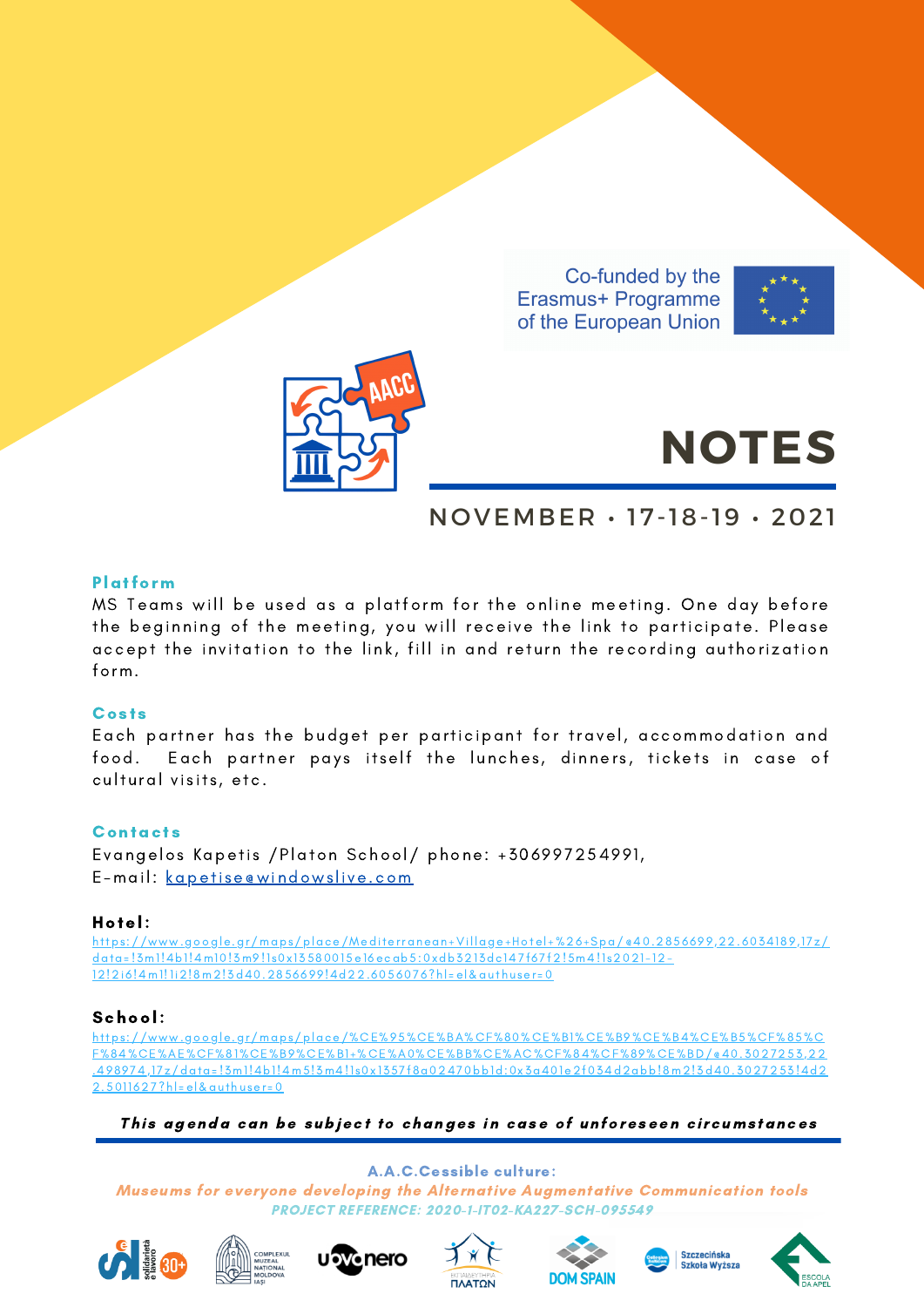



# **NOTES**

## NOVEMBER • 17-18-19 • 2021

#### COVID19

At the airport, in order to be able to enter Greece without problems you need to show:

- either a certificate of vaccination against Covid-19, issued by their country's national authority, in the English, French, German, Italian, Spanish, or Russian language, on the condition that a fourteen (14) day period has elapsed since these passengers were fully vaccinated;
- . either a negative molecular test (PCR) for COVID-19, taken up to 72 hours before their entry. Upon their arrival, they may also be subject to random testing (rapid tests) as per the procedure described in the Passenger Locator Form (PLF), which is a document required to be submitted by all passengers of incoming international flights, one day before they arrive in Greece. Greek residents who are passengers of international flights leaving Greece are also required to fill in the Passenger Locator Form  $(PLE)$ .
- either a medical certificate of a COVID-19 infection, issued by a national authority / an accredited testing laboratory, in the English, French, German, Italian, Spanish, or Russian language. The certificate can be issued thirty (30) days after the positive test result and it is valid for six months.
- Also all travelers to Greece they will need to complete one day before their arrival the PLF form (Protocol for Arrivals): https[://travel.gov](https://travel.gov.gr/#/).gr/#/

In order to be able to sit in a restaurant or a café you need to show the proof of Vaccination or a medical certificate of a Covid-19 infection as well as if you want to enter a shopping centre or comercial shop

A.A.C.Cessible culture: